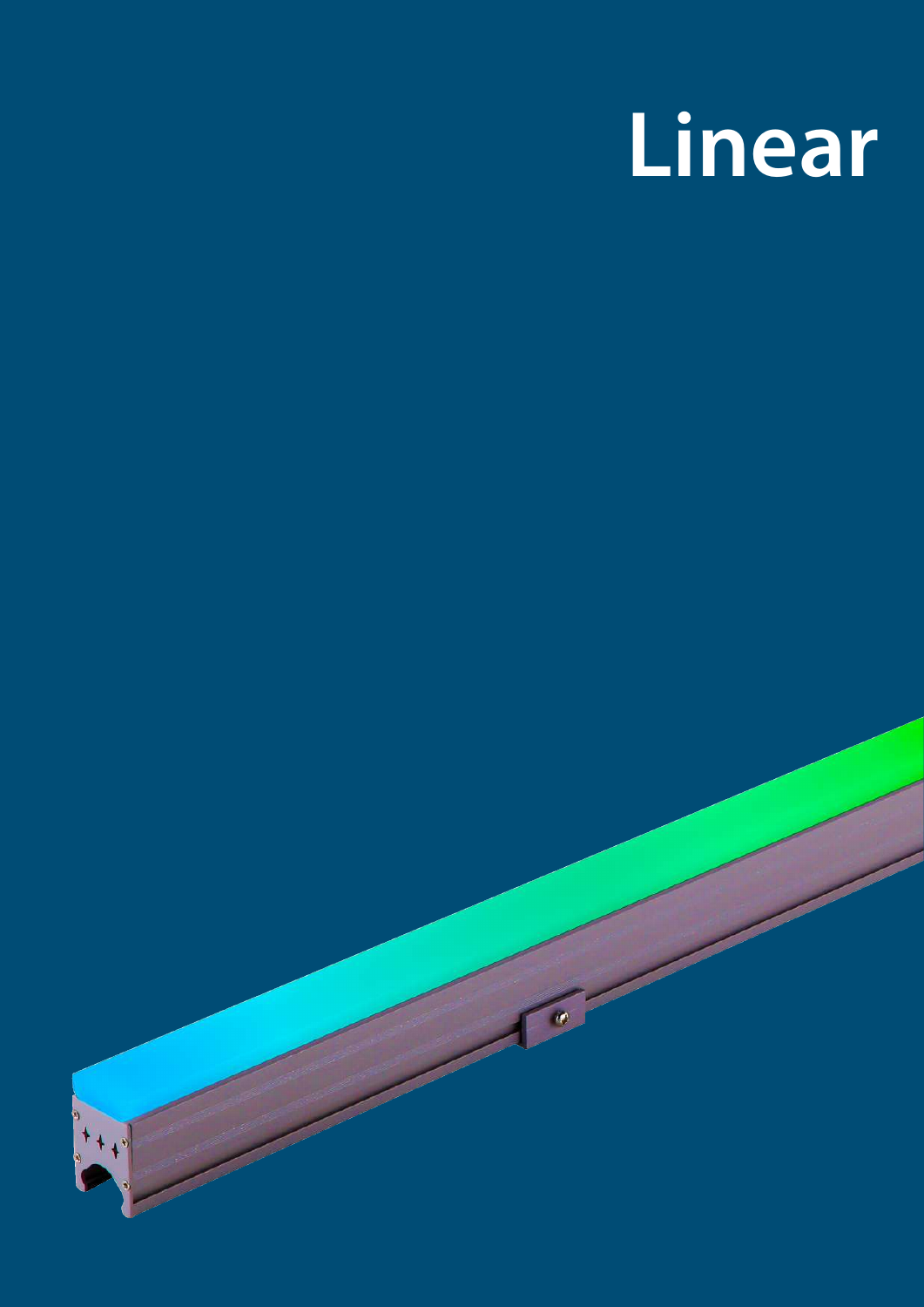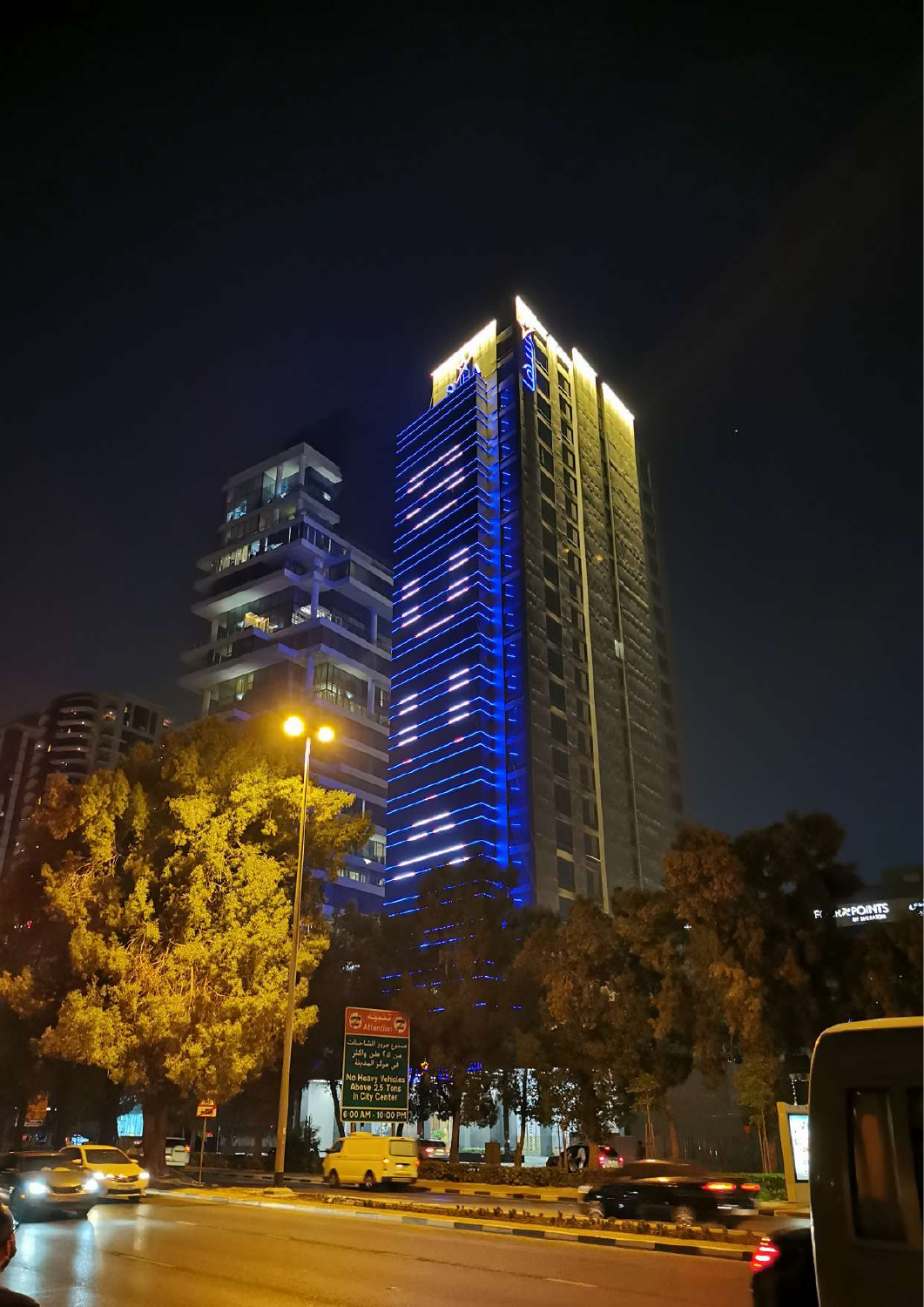

# $HD$ -L04060 | Linear Light  $\overline{CF}$ <sup>82-85</sup>





#### **Technical data**

| Size               | W32*H32mm                                                                                                  |
|--------------------|------------------------------------------------------------------------------------------------------------|
| <b>IP Rating</b>   | <b>IP66</b>                                                                                                |
| Material           | High corrosion resistance die-cast copper-free aluminum<br>body & UV-resistant frosted polycarbonates (PC) |
| Coating            | Polyester powder coating with phosphocromating<br>pre-finish                                               |
| <b>Pixel Pitch</b> | 6/15/30/40 Pixel                                                                                           |
| Screws             | Stainless steel                                                                                            |
| Cover              | UV-resistant frosted solid polycarbonates (PC)                                                             |
| Connector:         | Male / Female Waterproof Connector                                                                         |

| Model       | Wattage    | Voltage          | <b>Beam Angle</b> | Chip Qty | Color        | Control    |
|-------------|------------|------------------|-------------------|----------|--------------|------------|
| HD-L04060   | 14W        | DC24             | 270°              | 60       | Single Color | On/Off     |
| HD-L04072   | <b>16W</b> | DC <sub>24</sub> | $270^\circ$       | 72       | Single Color | On/Off     |
| HD-L04048R  | 10W        | <b>DC24</b>      | 270°              | 48       | RGB          | <b>DMX</b> |
| HD-L04060R  | <b>13W</b> | DC <sub>24</sub> | 270°              | 60       | RGB          | DMX        |
| HD-L04048RW | <b>13W</b> | DC <sub>24</sub> | $270^\circ$       | 48       | RGBW         | <b>DMX</b> |
| HD-L04060RW | 17W        | DC <sub>24</sub> | $270^\circ$       | 60       | RGBW         | <b>DMX</b> |

**Technical data**







| Size             | W23*H38 MM                                                                                                 |
|------------------|------------------------------------------------------------------------------------------------------------|
| <b>IP Rating</b> | <b>IP66</b>                                                                                                |
| Material         | High corrosion resistance die-cast copper-free aluminum<br>body & UV-resistant frosted polycarbonates (PC) |
| Coating          | Polyester powder coating with phosphocromating<br>pre-finish                                               |
| Pixel Pitch      | 6/15/30/40 Pixel                                                                                           |
| <b>Screws</b>    | Stainless steel                                                                                            |
| Cover            | UV-resistant frosted solid polycarbonates (PC)                                                             |
| Connector:       | Male / Female Waterproof Connector                                                                         |

| Model       | Wattage    | Voltage          | <b>Beam Angle</b> | <b>Chip Qty</b> | Color        | Control    |
|-------------|------------|------------------|-------------------|-----------------|--------------|------------|
| HD-L03060   | 14W        | DC24             | 270°              | 60              | Single Color | On/Off     |
| HD-L03072   | <b>16W</b> | DC24             | 270°              | 72              | Single Color | On/Off     |
| HD-L03048R  | <b>10W</b> | DC24             | 270°              | 48              | RGB          | <b>DMX</b> |
| HD-L03060R  | <b>13W</b> | DC24             | 270°              | 60              | RGB          | <b>DMX</b> |
| HD-L03048RW | <b>13W</b> | DC <sub>24</sub> | 270°              | 48              | RGBW         | <b>DMX</b> |
| HD-L03060RW | 17W        | DC24             | $270^\circ$       | 60              | RGBW         | <b>DMX</b> |

### www.hondellighting.com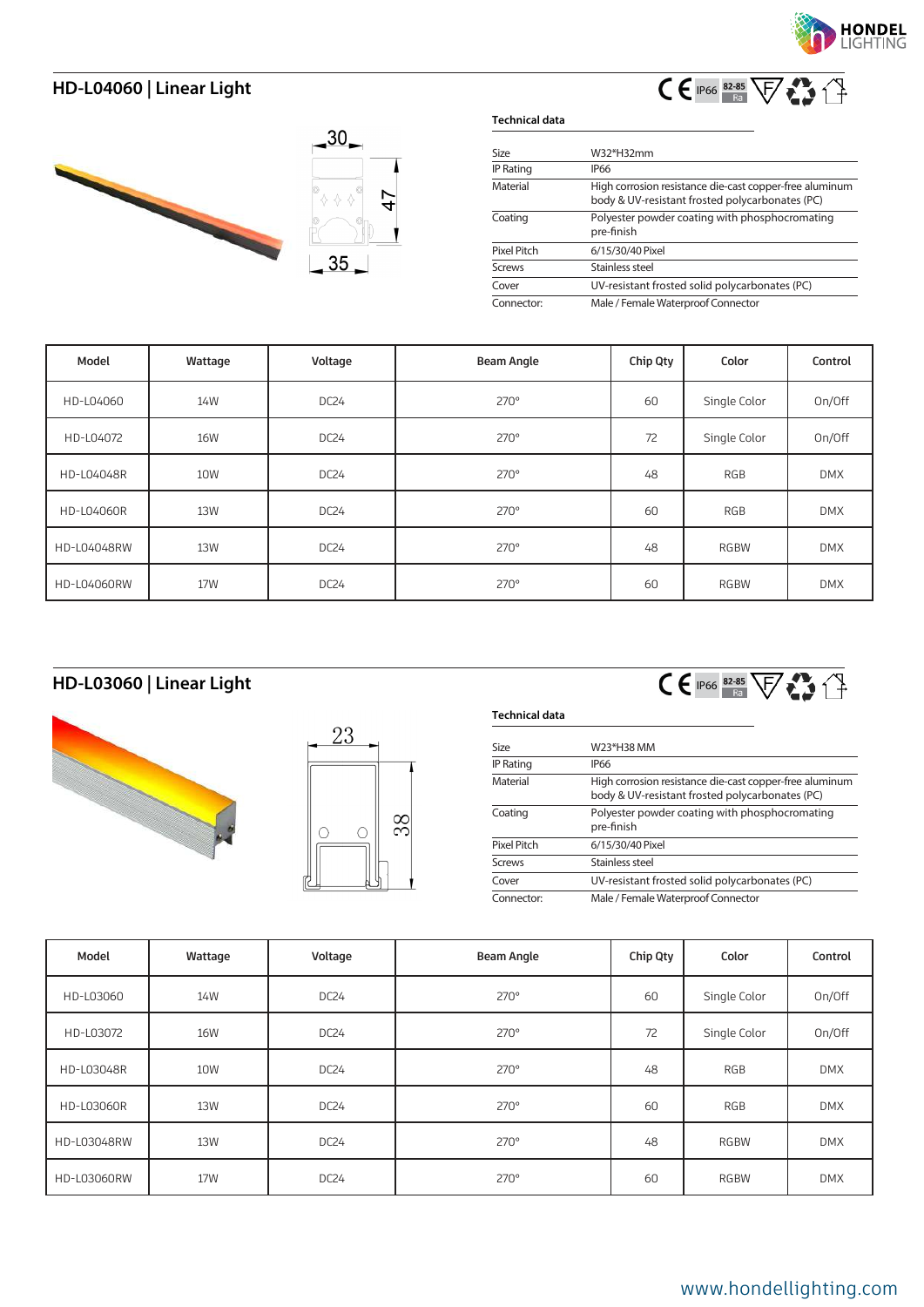

### $HD$ -L02060 | Linear Light  $\overline{CF}$   $\overline{CP}$   $\overline{CP}$   $\overline{CP}$   $\overline{CP}$   $\overline{CP}$   $\overline{CP}$





#### **Technical data**

| Size             | W50*H50mm                                                                                                  |
|------------------|------------------------------------------------------------------------------------------------------------|
| <b>IP Rating</b> | <b>IP66</b>                                                                                                |
| Material         | High corrosion resistance die-cast copper-free aluminum<br>body & UV-resistant frosted polycarbonates (PC) |
| Coating          | Polyester powder coating with phosphocromating<br>pre-finish                                               |
| Pixel Pitch      | 6/15/30/40 Pixel                                                                                           |
| Screws           | Stainless steel                                                                                            |
| Cover            | UV-resistant frosted solid polycarbonates (PC)                                                             |
| Connector:       | Male / Female Waterproof Connector                                                                         |

| Model       | Wattage    | Voltage          | <b>Beam Angle</b> | Chip Qty | Color        | Control    |
|-------------|------------|------------------|-------------------|----------|--------------|------------|
| HD-L02060   | 14W        | DC24             | $270^\circ$       | 60       | Single Color | On/Off     |
| HD-L02072   | <b>16W</b> | DC <sub>24</sub> | 270°              | 72       | Single Color | On/Off     |
| HD-L02048R  | <b>10W</b> | DC24             | 270°              | 48       | RGB          | DMX        |
| HD-L02060R  | <b>13W</b> | DC24             | 270°              | 60       | RGB          | DMX        |
| HD-L02048RW | <b>13W</b> | DC24             | $270^\circ$       | 48       | RGBW         | DMX        |
| HD-L02060RW | <b>17W</b> | DC24             | $270^\circ$       | 60       | RGBW         | <b>DMX</b> |

## **HD-L12060 | Linear Light IP66 IP66 IP66 IP66 IP66 IP66 IP66 IP66 IP66 IP66 IP66 IP66 IP66 IP66 IP66 IP66 IP66 IP66 IP66 IP66 IP66 IP66 IP66 IP66 IP66 IP66 IP66 IP66**





### **Technical data**

| Size             | W50*H65 MM                                                                                                 |
|------------------|------------------------------------------------------------------------------------------------------------|
| <b>IP Rating</b> | <b>IP66</b>                                                                                                |
| Material         | High corrosion resistance die-cast copper-free aluminum<br>body & UV-resistant frosted polycarbonates (PC) |
| Coating          | Polyester powder coating with phosphocromating<br>pre-finish                                               |
| Pixel Pitch      | 6/15/30/40 Pixel                                                                                           |
| Screws           | Stainless steel                                                                                            |
| Cover            | UV-resistant frosted solid polycarbonates (PC)                                                             |
| Connector:       | Male / Female Waterproof Connector                                                                         |

| Model       | Wattage    | Voltage          | <b>Beam Angle</b> | Chip Qty | Color        | Control    |
|-------------|------------|------------------|-------------------|----------|--------------|------------|
| HD-L12060   | 14W        | DC24             | 270°              | 60       | Single Color | On/Off     |
| HD-L12072   | <b>16W</b> | DC24             | 270°              | 72       | Single Color | On/Off     |
| HD-L12060R  | <b>10W</b> | DC <sub>24</sub> | 270°              | 48       | RGB          | <b>DMX</b> |
| HD-L12048R  | 13W        | DC <sub>24</sub> | $270^\circ$       | 60       | RGB          | <b>DMX</b> |
| HD-L12060RW | 13W        | DC <sub>24</sub> | $270^\circ$       | 48       | RGBW         | <b>DMX</b> |
| HD-L12048RW | 17W        | <b>DC24</b>      | $270^\circ$       | 60       | RGBW         | <b>DMX</b> |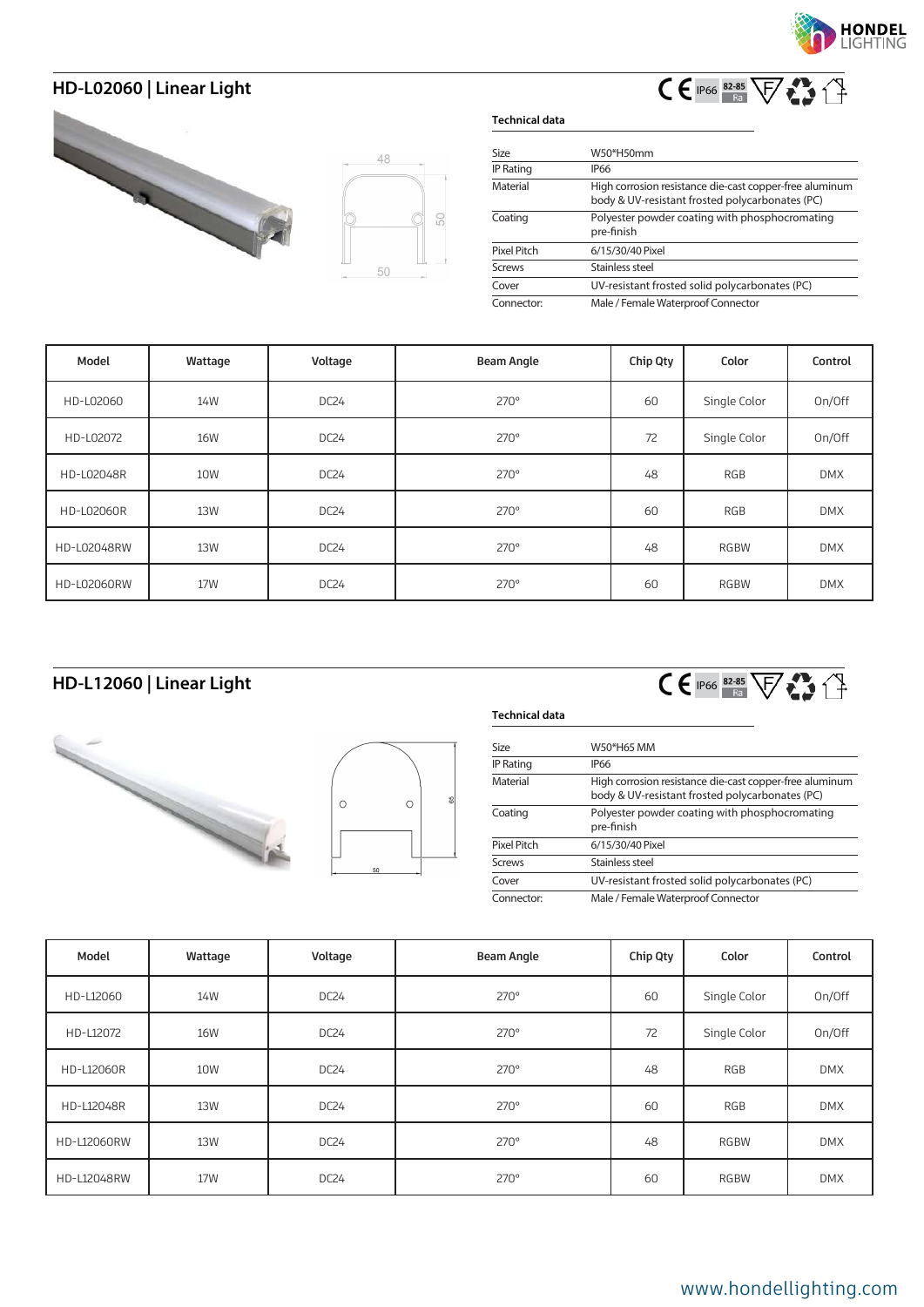

# $H$ D-L23048 | Linear Light  $\overline{C}$   $\overline{F}$   $\overline{F}$   $\overline{F}$   $\overline{F}$   $\overline{F}$   $\overline{F}$   $\overline{F}$   $\overline{F}$



#### **Technical data**

| Size             | W22*H32mm                                                                                                  |
|------------------|------------------------------------------------------------------------------------------------------------|
| <b>IP Rating</b> | <b>IP66</b>                                                                                                |
| Material         | High corrosion resistance die-cast copper-free aluminum<br>body & UV-resistant frosted polycarbonates (PC) |
| Coating          | Polyester powder coating with phosphocromating<br>pre-finish                                               |
| Pixel Pitch      | 6/15/30/40 Pixel                                                                                           |
| Screws           | Stainless steel                                                                                            |
| Cover            | UV-resistant frosted polycarbonates (PC)                                                                   |
| Connector:       | Male / Female Waterproof Connector                                                                         |

| Model       | Wattage    | Voltage          | <b>Beam Angle</b> | Chip Qty | Color        | Control    |
|-------------|------------|------------------|-------------------|----------|--------------|------------|
| HD-L23048   | 14W        | DC24             | 60/120°           | 48       | Single Color | On/Off     |
| HD-L23060   | 14W        | DC24             | 60/120°           | 60       | Single Color | On/Off     |
| HD-L23072   | <b>16W</b> | <b>DC24</b>      | 60/120°           | 72       | Single Color | On/Off     |
| HD-L23048R  | 10W        | DC <sub>24</sub> | 60/120°           | 48       | RGB          | <b>DMX</b> |
| HD-L23048RW | 13W        | DC24             | 60/120°           | 48       | <b>RGBW</b>  | <b>DMX</b> |

**Technical data**







| Size             | W23*H50mm                                                                                                  |
|------------------|------------------------------------------------------------------------------------------------------------|
| <b>IP Rating</b> | <b>IP66</b>                                                                                                |
| Material         | High corrosion resistance die-cast copper-free aluminum<br>body & UV-resistant frosted polycarbonates (PC) |
| Coating          | Polyester powder coating with phosphocromating<br>pre-finish                                               |
| Pixel Pitch      | 6/15/30/40 Pixel                                                                                           |
| <b>Screws</b>    | Stainless steel                                                                                            |
| Cover            | UV-resistant frosted polycarbonates (PC)                                                                   |
| Connector:       | Male / Female Waterproof Connector                                                                         |

| Model       | Wattage    | Voltage | <b>Beam Angle</b> | Chip Qty | Color        | Control    |
|-------------|------------|---------|-------------------|----------|--------------|------------|
| HD-L22048   | 14W        | DC24    | 60/120°           | 48       | Single Color | On/Off     |
| HD-L22060   | 14W        | DC24    | 60/120°           | 60       | Single Color | On/Off     |
| HD-L22072   | <b>16W</b> | DC24    | 60/120°           | 72       | Single Color | On/Off     |
| HD-L22048R  | <b>10W</b> | DC24    | 60/120°           | 48       | RGB          | <b>DMX</b> |
| HD-L22048RW | 13W        | DC24    | 60/120°           | 48       | <b>RGBW</b>  | <b>DMX</b> |

### www.hondellighting.com